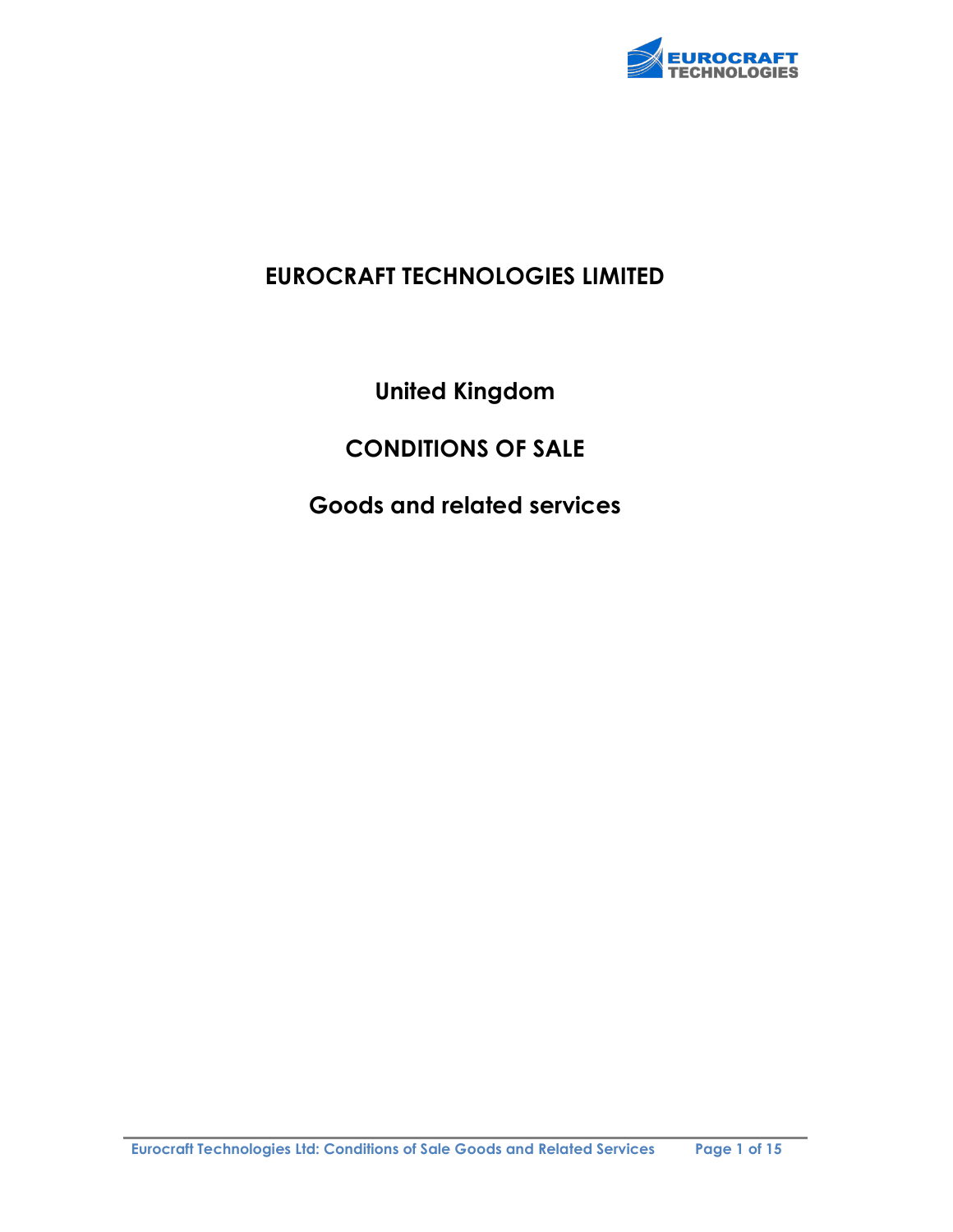

#### DEFINITIONS AND INTERPRETATION

In these conditions the following expressions shall have the following meanings: -

" the Buyer" the person, firm or company to whom a quotation, offer or tender is addressed or whose order is accepted by Eurocraft and (where the context so requires) shall include any architect, engineer or other professional or authority employed by the Buyer to whose instructions the Goods are supplied or related services are carried out. "the Contract" means the contract between Eurocraft and the Buyer arising on acceptance of the Order subject to these conditions of sale. "Eurocraft" means Eurocraft Technologies Limited having its registered office at Cinderbank, Netherton, Dudley, West Midlands DY2 9AE. "the Goods" to include goods/or related services or any part thereof of any description to be supplied or performed under the contract. "Intellectual Property means patents, trademarks, service marks, Rights" **trade names, logos (whether registered or not)**, inventions, registered designs, applications for any of those foregoing rights, trade and business names, unregistered trademarks and service marks, copyrights, know-how, rights in designs and inventions; "Order" means the Order of Orders placed by the Buyer upon Eurocraft. "Services" means the Services (if any) described in the Order. "Writing" includes facsimile transmission, electronic transmission and any comparable means of communication.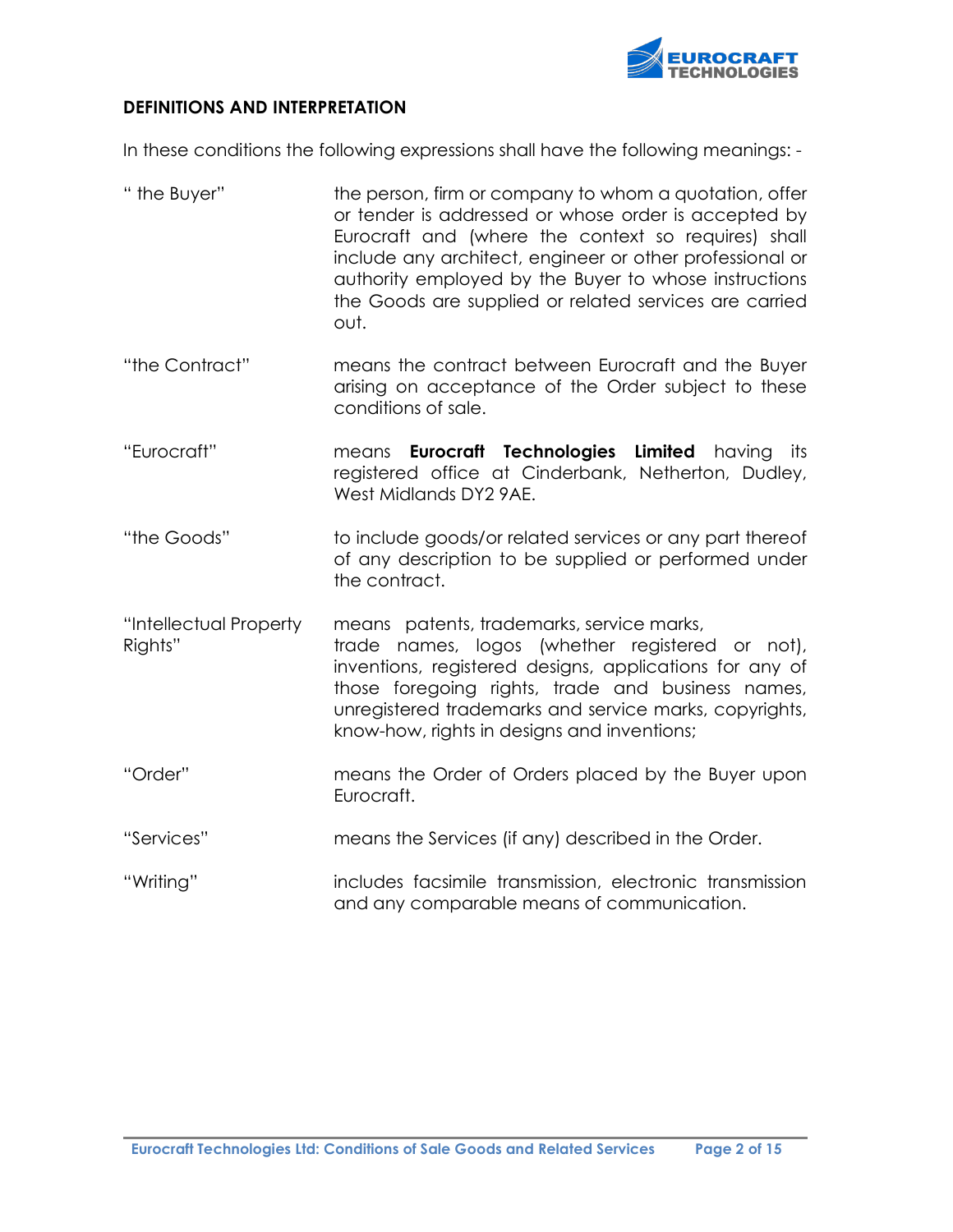

#### 1 FORMATION OF CONTRACT

- 1.1 All quotations, offers and tenders are made and all Orders are accepted subject to the following conditions. Subject only to condition 1.2 all other terms, conditions or warranties whatsoever are excluded from any contract between Eurocraft and the Buyer or any variation thereof unless expressly accepted in writing by a director or other authorised representative of Eurocraft.
- 1.2 In the event of a conflict between these conditions and Eurocraft's express terms of any quotation or acknowledgement of Order then such express terms shall prevail.
- 1.3 Quotations, offers and tenders issued by Eurocraft are for the whole of the Goods referred to in them and Eurocraft reserves the right to refuse acceptance of any Order which relates to only part of the Goods forming the subject of a quotation, offer or tender.
- 1.4 A Quotation is for information only and shall be binding on Eurocraft only if and to the extent that it is incorporated in a written Order, which Eurocraft has accepted in writing. Quotations shall be available for acceptance for a maximum period of thirty days from date of issue and may be withdrawn by the Eurocraft by written or oral notice at any time prior to Eurocraft's receipt of the Buyer's Order.
- 1.5 If any statement or representation has been made to the Buyer by Eurocraft, or its officers, employees or agents upon which the Buyer relies (other than in the document(s) enclosed with Eurocraft's quotation or acknowledgement of Order) then the Buyer must set out that statement or representation in a document to be attached to or endorsed on the Order and in any such case Eurocraft may confirm, reject or clarify the point, and submit a new quotation if appropriate. Under no circumstances shall Eurocraft be responsible for or be held liable in respect of any statement or representation relied upon by the Buyer which is not attached to or endorsed on the order and subsequently confirmed in writing by Eurocraft.
- 1.6 Unless otherwise agreed in writing all trade terms shall be interpreted in accordance with INCOTERMS current at the time the order is accepted.

### 2 PRICES

2.1 Quoted prices are subject to fluctuation and Eurocraft reserves the right to amend prices if there is an upward movement in raw material prices of more than 3% since quotation. Quotations in a currency other than sterling may, unless otherwise agreed in writing, be subject to amendment in the event of fluctuation in the relevant exchange rate prior to the date of invoice.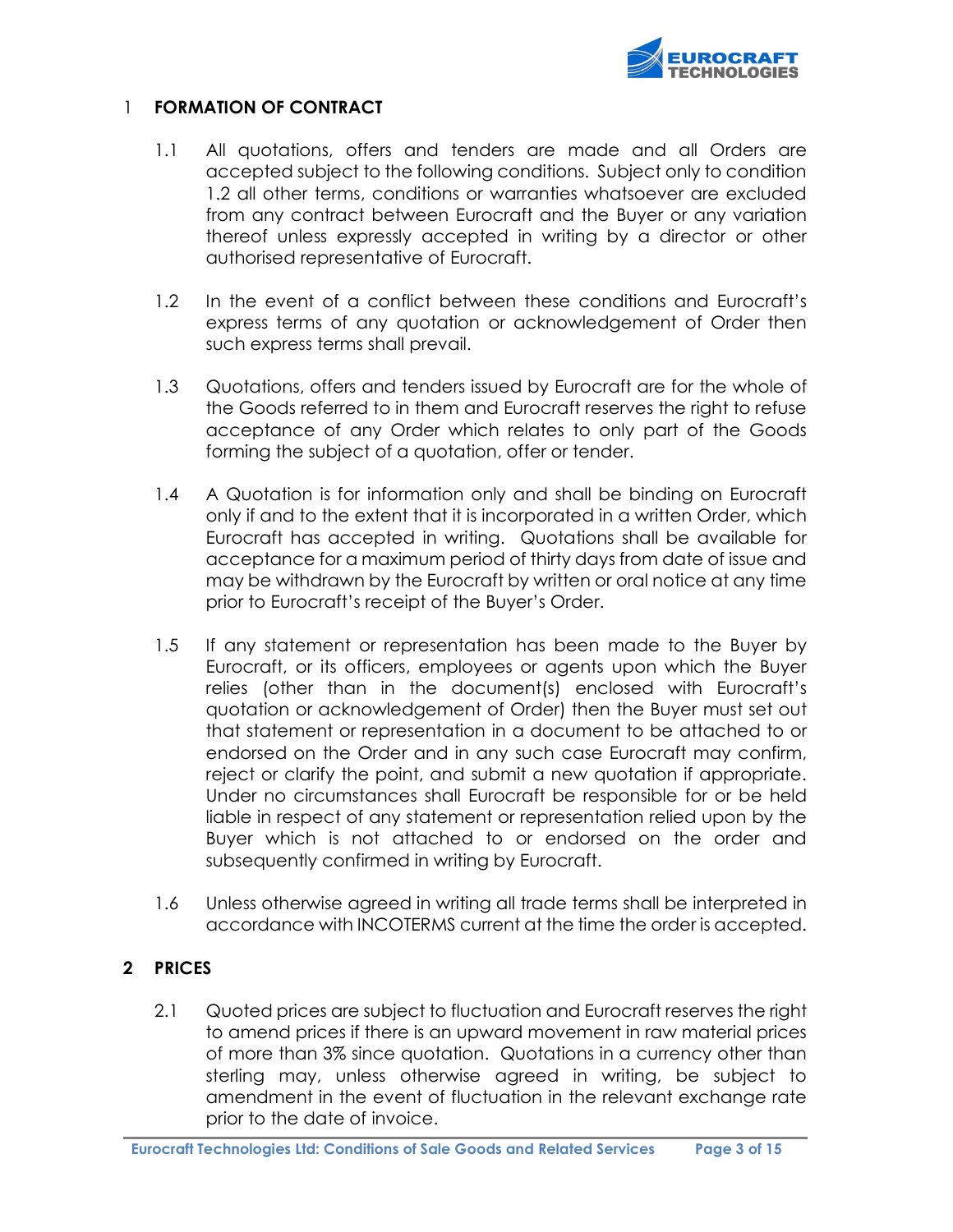

- 2.2 Unless other wise agreed in writing all prices on Orders for despatch to points within the United Kingdom are quoted ex works and exclusive of V.A.T. Where Eurocraft agrees in writing with the Buyer to deliver the goods, Eurocraft reserves the right to make an additional charge to cover any increase in transport costs incurring before the date of delivery.
- 2.3 Prices on Orders for despatch to points outside the United Kingdom are quoted net ex works exclusive of V.A.T. If Eurocraft agrees to deliver the Goods otherwise than at its premises the Buyer shall pay all transportation, insurance, import duties and other charges of whatsoever nature incurred by Eurocraft in making such delivery.
- 2.4 Where carriage is included in the price and at the Buyer's request, Goods are forwarded by any means involving a higher carriage charge than would be incurred by use of Eurocraft's usual means of carriage then the additional charge will be paid by the Buyer.
- 2.5 Where Eurocraft delivers the Goods the Buyer shall be liable to Eurocraft for any demurrage costs incurred in the event of vehicles being unduly delayed at the designated point of delivery.

## 3 PAYMENT

- 3.1 Subject to condition 3.2 unless otherwise agreed by Eurocraft in writing and subject to satisfactory trade references, payment shall be due and payable by the 30th of the month following the month of invoice.
- 3.2 Unless otherwise agreed in writing where Goods are supplied by Eurocraft for export, payment shall be made by irrevocable letter of credit confirmed with a UK Bank approved by Eurocraft prior to the date of delivery.
- 3.3 Eurocraft shall be entitled to submit its invoice with its delivery advice note or at any time afterwards save that where delivery has been postponed at the request of or by the default of the Buyer then Eurocraft may submit its invoice at any time after the goods are ready for delivery or would have been ready in the ordinary course but for the request or default on the part of the Buyer.
- 3.4 Where Goods are delivered by instalments and/or services performed in sections Eurocraft may invoice each instalment and/or section separately and the Buyer shall pay such invoices in accordance with these conditions.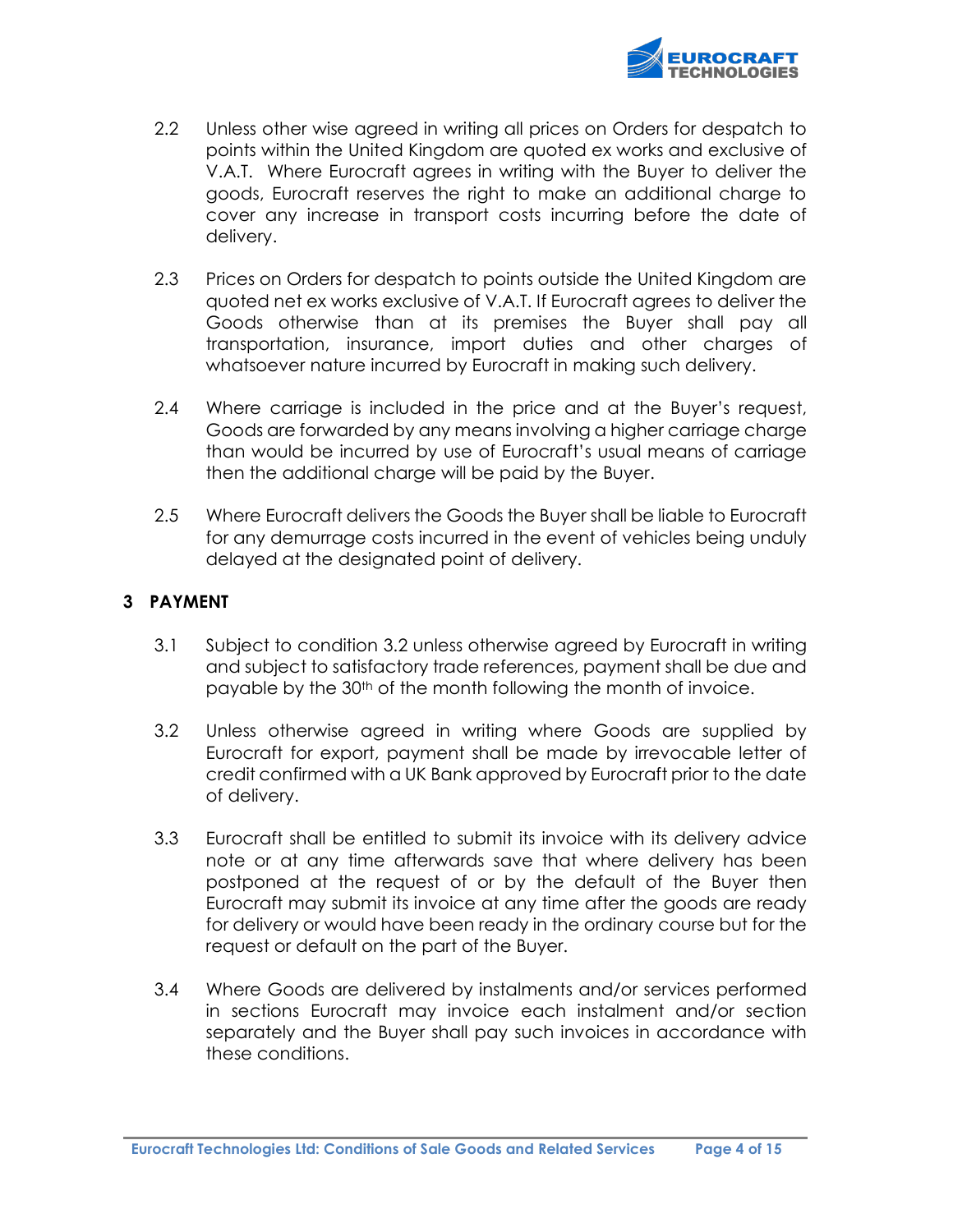

- 3.5 No disputes arising under the Contract nor delays beyond the reasonable control of Eurocraft shall interfere with prompt payment in full by the Buyer.
- 3.6 In the event of default in payment by the Buyer, Eurocraft shall be entitled, without prejudice to any other right or remedy: -
	- 3.6.1 to suspend all further deliveries and/or the performance of services on this Contract and on any other contract or contracts between Eurocraft and the Buyer then current without notice: and
	- 3.6.2 to charge interest on any amount outstanding at the rate of 3% per annum above the Base Rate of Bank of England such interest being charged as a separate continuing obligation not merging with any judgement;
	- 3.6.3 to serve notice on the Buyer requiring immediate payment for all Goods supplied by Eurocraft under this and all other contracts with the Buyer whether or not payment is otherwise due or invoiced; and/or
	- 3.6.4 to sue for the price of the Goods not withstanding that title therein has not passed to the Buyer.

## 4 DELIVERY

- 4.1 Time for delivery of Goods and /or completion of services is given as accurately as possible but is not guaranteed. The Buyer shall have no right to damages or to cancel the Contract for failure for any cause to meet any delivery time stated.
- 4.2 Delivery of the Goods shall be given and taken at Eurocraft's premises unless Eurocraft has specifically agreed to arrange transport for the Goods in which event delivery shall occur when the Goods arrive at the designated place of delivery.
- 4.3 The date of delivery of Goods and/or completion of services shall in every case be dependent upon prompt receipt of all necessary information, final instructions or approvals from the Buyer, any delays or alterations by the Buyer in design, specification or quantities required may result in delay in delivery.
- 4.4 Failure by the Buyer to take delivery of the Goods, whether due to restrictions on the import or export thereof or otherwise, or to make payment in respect of any one or more instalments of Goods delivered or section of services performed under the Contract shall entitle Eurocraft to treat the Contract as repudiated by the Buyer either in whole or in part.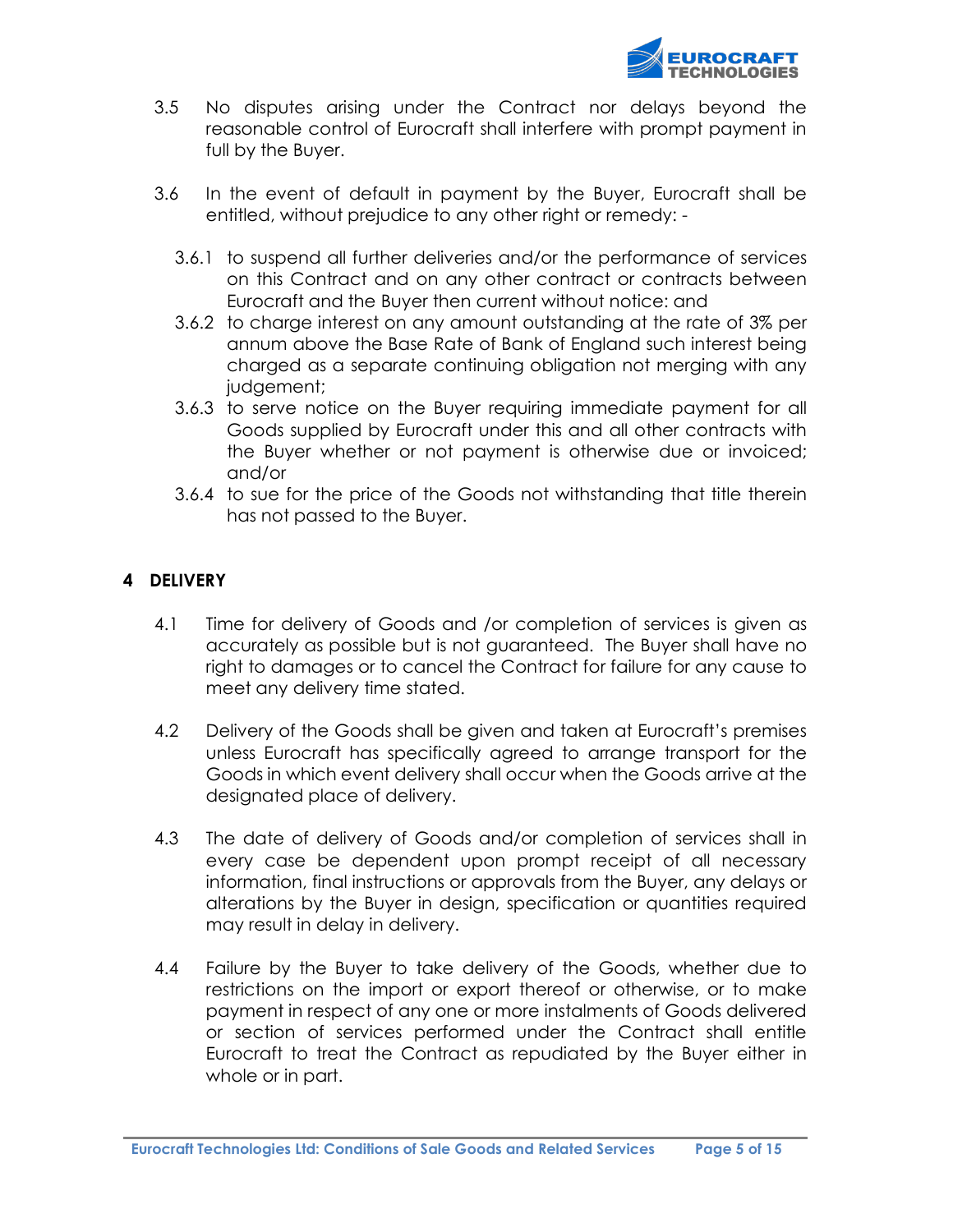

- 4.5 In the event that Eurocraft agrees to deliver the Goods otherwise than at its premises, Eurocraft will not be liable for unloading the Goods at the designated point of delivery of for placing them in position on site, except by prior agreement in writing.
- 4.6 The Buyer shall be solely responsible for obtaining all import authorisations.
- 4.7 Eurocraft shall be under no obligation to give to the Buyer the notice specified in Section 32(3) of the Sale of Goods Act1979.
- 4.8 Each contract is divisible and each delivery made under said contract shall be:
	- 4.8.1 deemed to arise from a separate contract, and
	- 4.8.2 invoiced separately and any invoice for a delivery shall be payable in full in accordance with the terms of payment provided for herein without reference to
	- 4.8.3 notwithstanding any defect or default in the delivery of any other instalments.

### 5 PACKING

5.1 Any packaging supplied by Eurocraft, unless otherwise expressly agreed in writing, is intended to provide adequate protection in normal conditions of transit of usual duration.

### 6 RISK AND TITLE

- 6.1 Risk shall pass to the Buyer so that the Buyer is responsible for all loss, damage or deterioration to the Goods:-
	- 6.1.1 if Eurocraft delivers the Goods by its own transport, or in accordance with a specific contractual obligation arranges transport for the goods, at the time when the Goods arrive at the designated place of delivery; or
	- 6.1.2 in all other circumstances, at the time when the Goods leave the premises of Eurocraft.
- 6.2 Title to the Goods shall only pass to the Buyer upon the happening of any one of the following events:-
	- 6.2.1 the Buyer has paid to Eurocraft all sums (including any default interest) due from it to Eurocraft under this Contract and under all other contracts between Eurocraft and the Buyer including (for the avoidance of doubt) any sums due under contracts made after this Contract whether or not the same are immediately payable and under all contracts between Eurocraft and any associate or subsidiary company of the Buyer or any company under the ultimate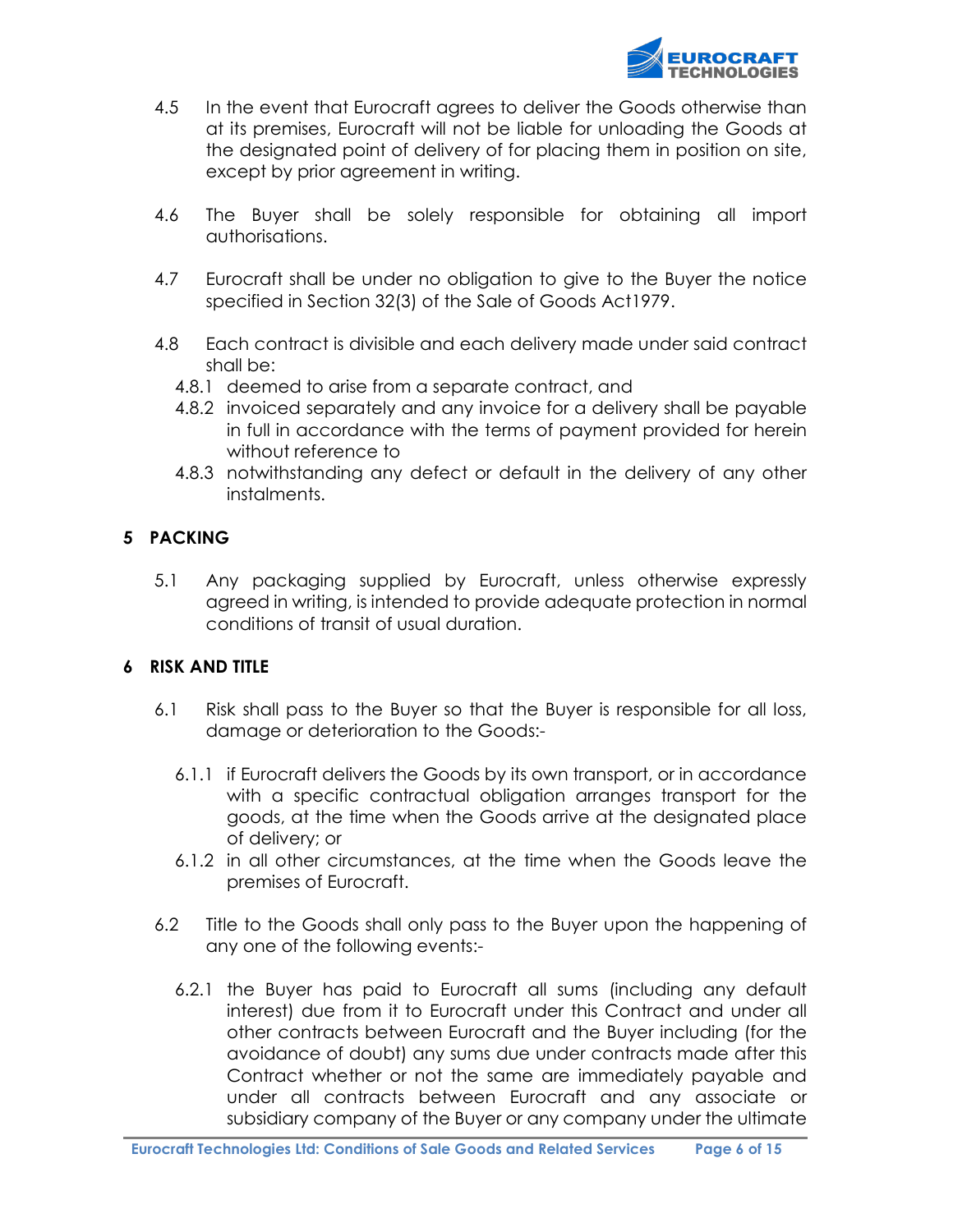

control of the same parent company as has ultimate control of the Buyer; or

- 6.2.2 when Eurocraft serves on the Buyer notice in writing specifying that title in the Goods has passed.
- 6.3 Eurocraft may recover Goods in respect of which title has not passed to the Buyer at any time and the Buyer hereby licences Eurocraft, its officers, employees and agents to enter upon any premises of the Buyer for the purpose either of satisfying itself that condition 6.4 below is being complied with by the Buyer or of recovering any Goods in respect of which title has not passed to the Buyer.
- 6.4 Until title to the Goods has passed to the Buyer pursuant to these conditions it shall possess the Goods as fiduciary agent and bailee of Eurocraft. If Eurocraft so requires the Buyer shall store the Goods separately from other goods and shall ensure that they are clearly identifiable as belonging to Eurocraft.

## 7 CANCELLATION

- 7.1 Cancellation of an Order or part of an Order will only be acceptable with Eurocraft's written consent.
- 7.2 Cancellation will only be agreed to by Eurocraft on condition that all costs and expenses incurred by Eurocraft up to the time of cancellation and all loss of profits and other loss or damage resulting to Eurocraft by reason of such cancellation will be paid forthwith by the Buyer to Eurocraft.
- 7.3 Goods returned to Eurocraft without Eurocraft's written consent will under no circumstances be accepted for credit.

### 8 VARIATION

- 8.1 All variations required by the Buyer and accepted by Eurocraft shall be agreed in writing and the price, if not agreed prior to the manufacture or delivery of the Goods or commencement of performance of the services shall be based on appropriate contract prices (if any) plus escalation in respect of inflation and increased costs of materials and labour.
- 8.2 If Eurocraft agrees to any variation any dates quoted for delivery of Goods and or completion of services shall be extended accordingly.

### 9 SPECIFICATION

9.1 Eurocraft reserves the right to alter or change dimensions or composition of the Goods supplied to conform to applicable standards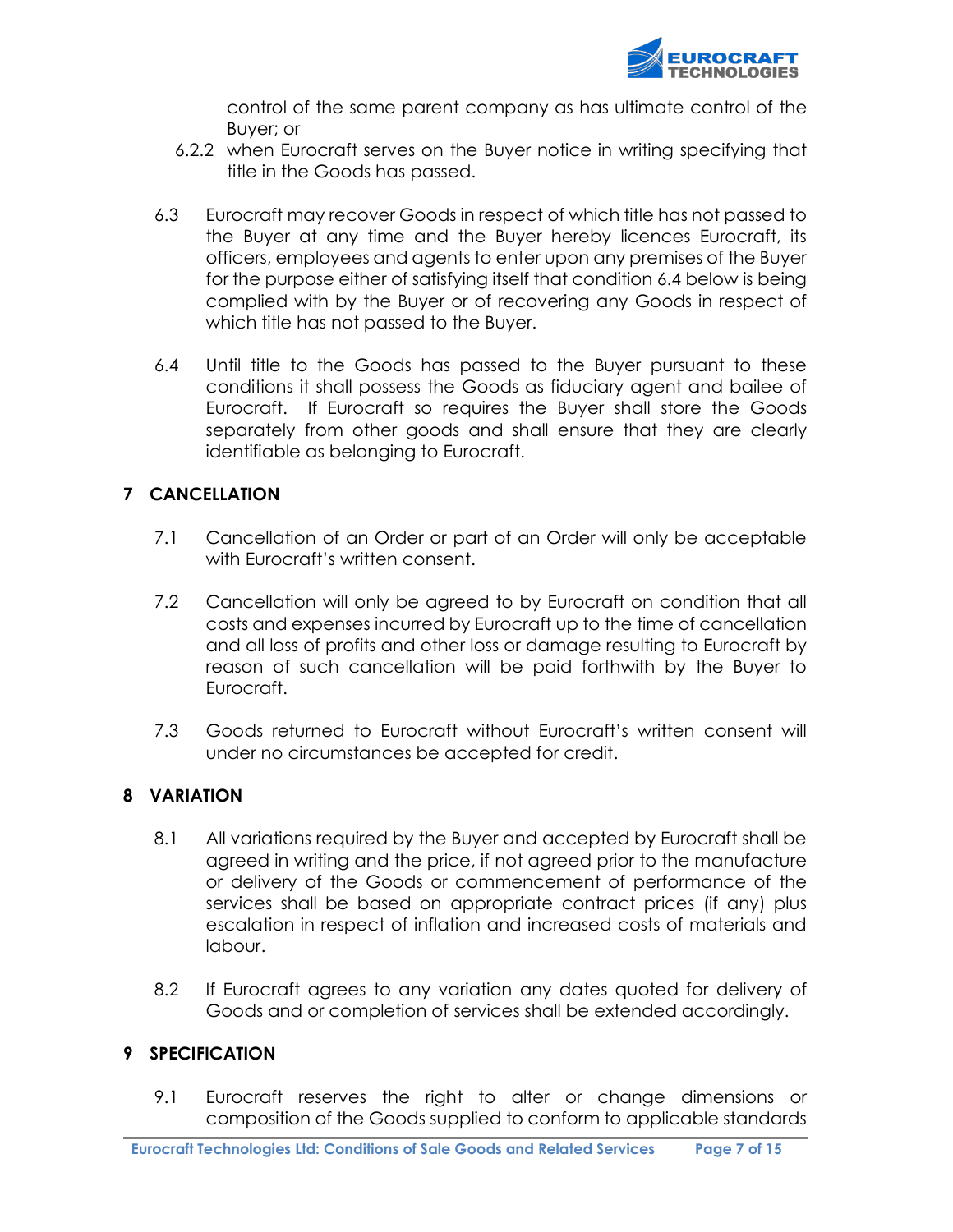

or laws or otherwise within reasonable limits having regard to the nature of the Goods.

9.2 The information contained in the advertising, sales and technical literature issued by Eurocraft may be relied upon to be accurate in the exact circumstances in which it is expressed, otherwise any illustrations, performance details, examples of installations and methods of assembly and all other technical data in such literature are based on experience and upon trials under test conditions and are provided for general guidance only. No such information or data shall form part of the Contract unless the Buyer shall have complied with condition 1.5 relating to statements and representations.

## 10 SHORTAGES AND DEFECTS APPARENT ON INSPECTION

- 10.1 The Buyer shall have no claim for shortages or defects in the Goods supplied apparent on visual inspection unless:-
	- 10.1.1 the Buyer inspects the Goods within 24 hours of delivery (determined in accordance with condition 4.2); and
	- 10.1.2 a written complaint specifying the shortage or defect is made to Eurocraft and (where Eurocraft has arranged transport for the Goods in accordance with a specific contractual obligation to do so) to the carrier within three working days of delivery in the event of shortage, defect or non-delivery of any separate part of a consignment, or within 14 working days of the notified date of despatch in the event of non-delivery of a whole consignment or, in either event, within such shorter period as the carrier's conditions (if applicable) require; and
	- 10.1.3 Eurocraft is given an opportunity to inspect the Goods and investigate any complaint before any use of or alteration to or interference with the Goods.
- 10.2 The Buyer shall have no claim in respect of defects apparent on visual inspection of services performed by Eurocraft unless a written complaint is made to Eurocraft within seven working days of completion of performance of the services and Eurocraft is given the opportunity to investigate the complaint.
- 10.3 If a complaint is not made to Eurocraft as provided in this condition 10 then the Goods shall be deemed to be in all respects in accordance with the Contract and the Buyer shall be bound to pay for the same accordingly.
- 10.4 Defects in quality or dimension in any instalment shall not be a ground for cancellation of the Contract.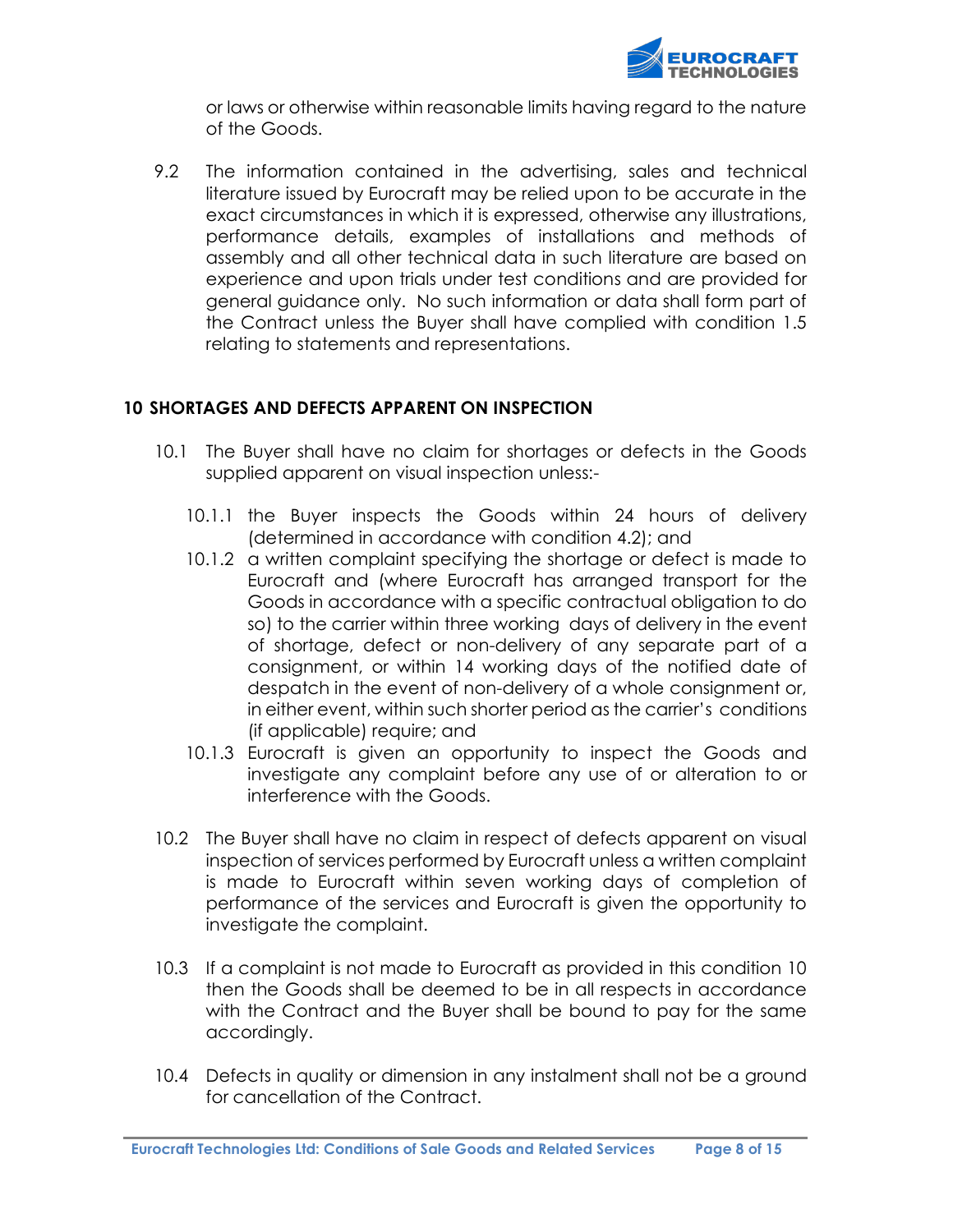

#### 11 DEFECTS NOT APPARENT ON INSPECTION

- 11.1 The Buyer shall have no claim in respect of defects in the Goods supplied or services performed which are not apparent on visual inspection at the time of delivery or completion of performance unless:-
	- 11.1.1 a written complaint is sent to Eurocraft as soon as reasonably practicable after the defect is discovered and no use is made of the Goods thereafter and no alteration made thereto or interference made therewith before Eurocraft is given an opportunity to inspect the Goods in accordance with this condition; and
	- 11.1.2 the complaint is sent within 14 days of the date of delivery of the Goods or completion of the performance of the services or in the case of an item not manufactured by Eurocraft within the guarantee period specified by the manufacturer of such item.
- 11.2 Eurocraft may within 15 days of receiving a written complaint (or 28 days where the Goods are situate outside the United Kingdom) inspect the Goods and the Buyer, if so required by Eurocraft, shall take all steps necessary to enable Eurocraft to do so.
- 11.3 The Buyer shall not be entitled to any claim in respect of any repairs or alterations undertaken by the Buyer without the prior specific written consent of Eurocraft nor in respect of any defect arising by reason of fair wear and tear or damage due to accident, neglect or misuse nor in respect of any Goods to which alterations have been made without such consent or to which replacement parts not supplied by Eurocraft have been fitted.
- 11.4 Eurocraft shall not be liable for (and the Buyer shall indemnify Eurocraft against claims arising from) loss or damage suffered by reason of use of the Goods after the Buyer becomes aware of a defect or after circumstances, which should reasonably have indicated to the Buyer the existence of a defect.

### 12 GUARANTEE CONDITION

- 12.1 Save as otherwise provided by other conditions of these conditions Sections 13 to 15 of the Sale of Goods Act 1979 and Sections 3 to 5 of the Supply of Goods and Services Act 1982 are to be implied into the Contract.
- 12.2 in the event that Goods are being supplied for export the sole and exclusive warranty of Eurocraft, unless otherwise agreed in writing is that Goods manufactured by Eurocraft and sold to the Buyer will at the time of shipment be constructed of sound materials and be of good workmanship and that all services will be performed in accordance with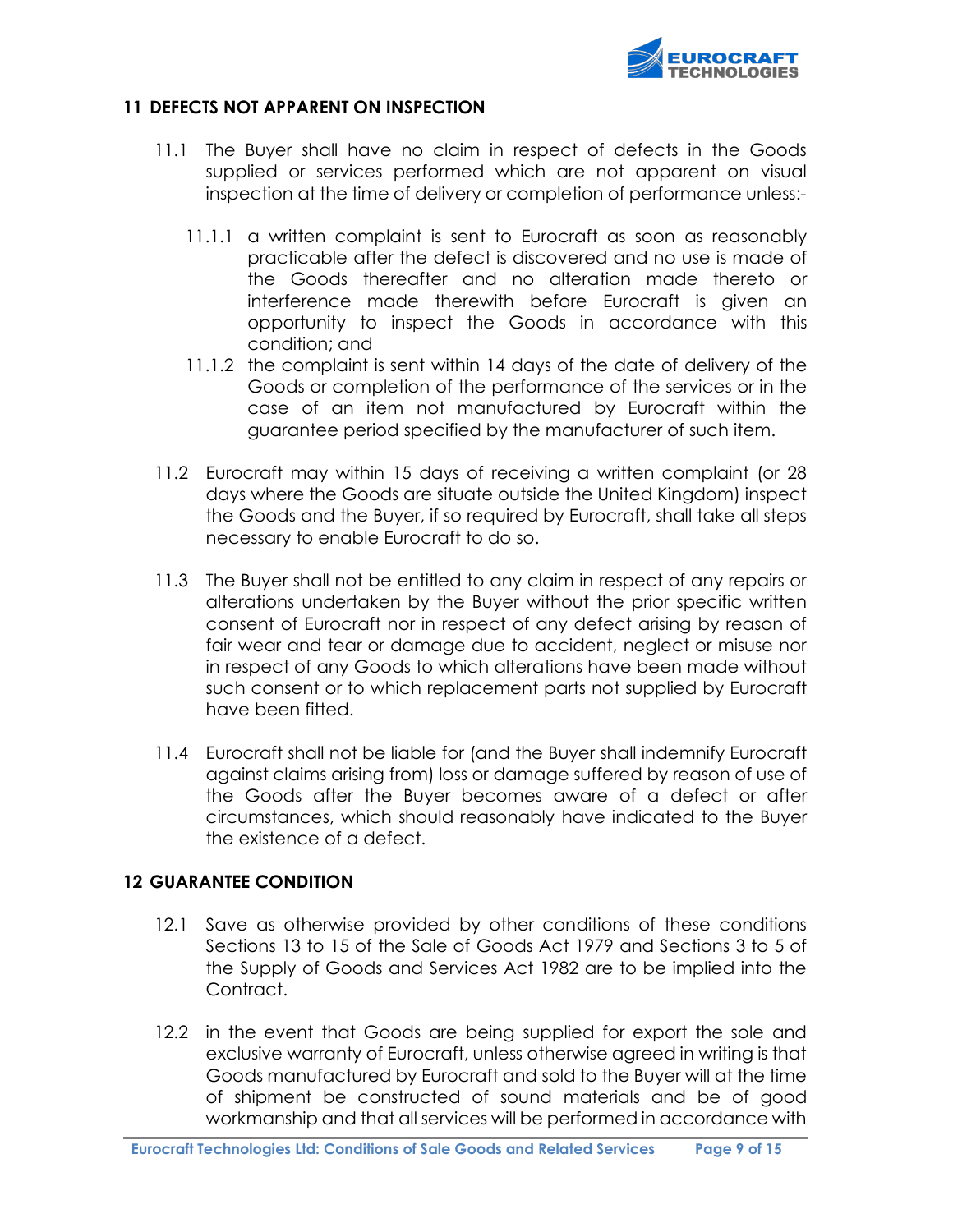

good practice. Goods may be inspected by the Buyers agent or representative before despatch from Eurocraft's works upon reasonable written notice being given to Eurocraft.

- 12.3 In the event of the condition of the Goods or the performance of the services being such as might or would (subject to these conditions) entitle the Buyer to claim damages to repudiate the Contract and/or reject the Goods or services the Buyer shall not then do so but shall first ask Eurocraft to repair or supply satisfactory substitute Goods or rectify the services and Eurocraft shall thereupon be entitled at its option to repair or take back the defective Goods and to supply satisfactory substitute Goods or perform works of rectification free of cost and within a reasonable time or to repay the price of the Goods and/or services in respect of which the complaint is made.
- 12.4 If Eurocraft does so repair the Goods or supply satisfactory substitute Goods or effect repayment or rectification pursuant to condition 12.3 the Buyer shall be bound to accept such repaired or substituted Goods, repayment or rectification and Eurocraft shall be under no liability in respect of any loss or damage whatsoever arising from the initial delivery of the defective Goods or from the initial performance of the services or from the delay before the defective Goods are repaired or the substitute Goods are delivered or the repayment or rectification is effected.
- 12.5 In the case of Goods not manufactured by Eurocraft:-
	- 12.5.1 Eurocraft gives no assurance or guarantee whatsoever that the sale or use of the Goods will not infringe the patent, copyright or other intellectual property rights of any other person, firm or company; and
	- 12.5.2 The guarantee will be limited to the guarantee (if any), which Eurocraft receives, from the manufacturer or supplier of such Goods.
- 12.6 In the event that Goods are supplied for export then all Goods which pursuant to specific agreement are to be returned to Eurocraft must be shipped prepaid by the Buyer. Eurocraft shall pay the costs of the return or repaired or replacement Goods to the Buyer C&F to the nearest UK Port/Airport.
- 12.7 This condition 12 is intended solely for the benefit of the Buyer. All claims hereunder must be made by Eurocraft and not by any other person, firm or company who may have possession of the Goods.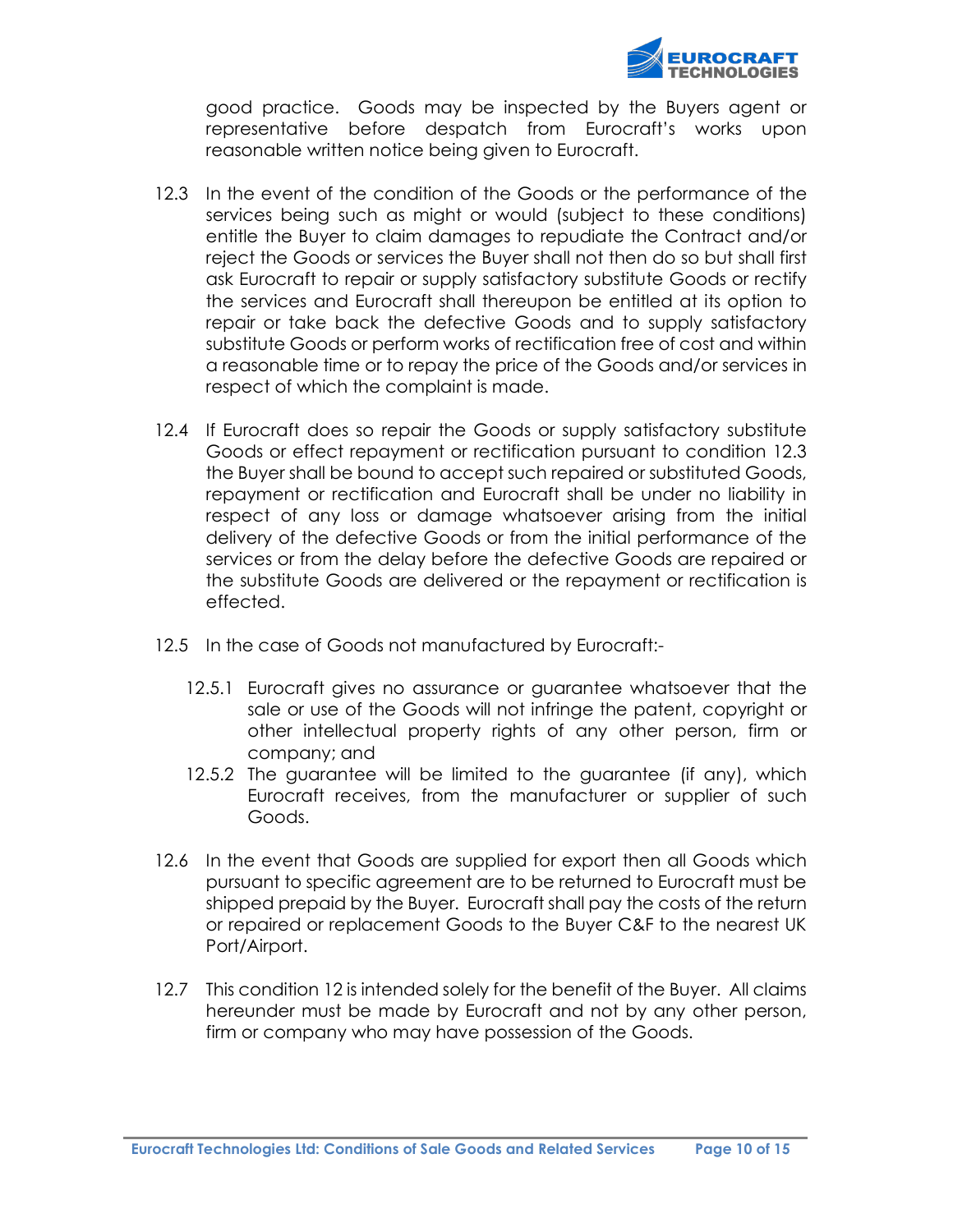

## 13 LIABILITY

- 13.1 Eurocraft shall not be liable:-
	- 13.1.1 In respect of claims arising by reason of death or personal injury unless Eurocraft is shown to have failed to exercise reasonable care in the performance of the Contract; or
	- 13.1.2 for consequential loss (including removal or rectification work required in connection with the installation of repaired or substitute Goods), loss of profits, damage to real or personal property or wasted expenditure.

#### 14 DATA PROTECTION

- 14.1 In order for Eurocraft to provide the goods and services to the Buyer it will require the names and contact information of certain individuals employed by the Buyer.
- 14.2 Eurocraft will only use this information for the purposes of complying with its obligations under these Terms and Conditions. Further information can be found in the Eurocraft's Data Protection Privacy Notice - Client Information, which is available on request.

#### 15 CONFIDENTIAL INFORMATION AND INTELLECTUAL PROPERTY RIGHTS

- 15.1 All drawings, documents, confidential records, computer software and other information supplied by Eurocraft are supplied on the express understanding that copyright is reserved to Eurocraft and that the Buyer will not, without the written consent of Eurocraft, either give away, loan, exhibit or sell any such drawings, documents, records, software or other information or extracts therefrom or copies thereof or use them in any way except in connection with the Goods in respect of which they are issued.
- 15.2 All claims for alleged infringement in respect of patents, trademarks, registered design, design right or copyright received by the Buyer must be notified immediately to Eurocraft and Eurocraft must thereafter be kept fully informed of the conduct of such claims.

### 16 BUYER'S DRAWINGS

16.1 The Buyer shall be solely responsible for ensuring that all drawings, information, advice and recommendations given to Eurocraft, either directly or indirectly by the Buyer or by the Buyer's officers, employees, agents, consultants or advisers, are accurate, correct and suitable. Examination or consideration by Eurocraft of such drawings, information, advice or recommendations shall in no way limit Eurocraft's responsibility hereunder unless Eurocraft under the hand of a director or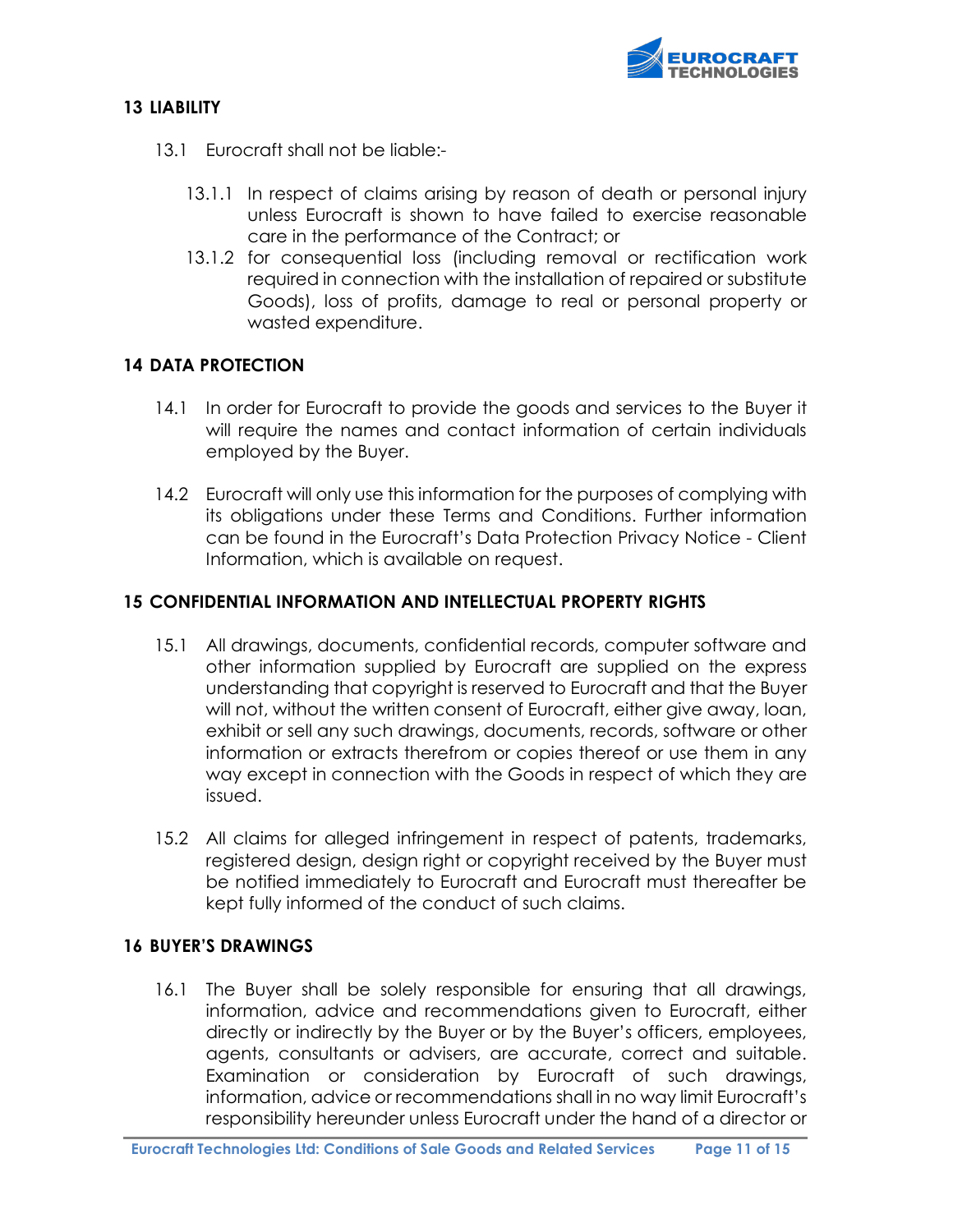

other authorised representative specifically agrees in writing to accept responsibility.

16.2 The Buyer shall indemnify Eurocraft from and against all actions, claims, costs and proceedings which arise due to the manufacture of Goods or performance of services to the drawings or specifications of the Buyer where such drawings or specifications are at fault or where it is alleged that they involve an infringement of a patent, copyright, registered design, design right or design copyright or other exclusive right.

## 17 INSOLVENCY

If the Buyer shall become bankrupt, or under the provisions of Section 123 of the Insolvency Act 1986 is deemed to be unable to pay its debts, or compounds with creditors or in the event of a resolution being passed or proceedings commenced for the administration or liquidation of the Buyer (other than for a voluntary solvent winding up for the purposes of reconstruction or amalgamation), or if a Receiver or Manager is appointed of all or any part of its assets or undertaking, Eurocraft shall be entitled to cancel the Contract in whole or in part by notice in writing without prejudice to any other right or remedy accrued or accruing to Eurocraft.

### 18 FORCE MAJEURE

In the event of the performance of any obligation accepted by Eurocraft being prevented, delayed or in any way interfered with by direction of government, war, industrial dispute, strike, breakdown of machinery or plant, accident, fire or by any other cause beyond Eurocraft's control, or nondelivery by Eurocraft's suppliers or damage to or destruction of the whole or part of the Goods, Eurocraft may at its option suspend performance or cancel its obligations under the Contract without liability for any damage or consequential loss resulting therefrom such suspension or cancellation being without prejudice to Eurocraft's right to recover all sums owing to it in respect of consignments delivered and or services performed and costs incurred prior to the date of suspension or cancellation.

### 19 SPECIALS AND FREE ISSUE MATERIALS

- 19.1 Eurocraft can give no guarantee of the suitability of materials or design of Goods made specially to the Buyer's requirements and differing from Eurocraft's standard specifications even if the purpose be known to Eurocraft
- 19.2 Eurocraft cannot accept responsibility for Buyer's samples, drawings, tools and the like while in Eurocraft's possession and Eurocraft will not accept any claim for loss, breakages or damage to the same whatever the cause. It is agreed between Eurocraft and the Buyer that the Buyer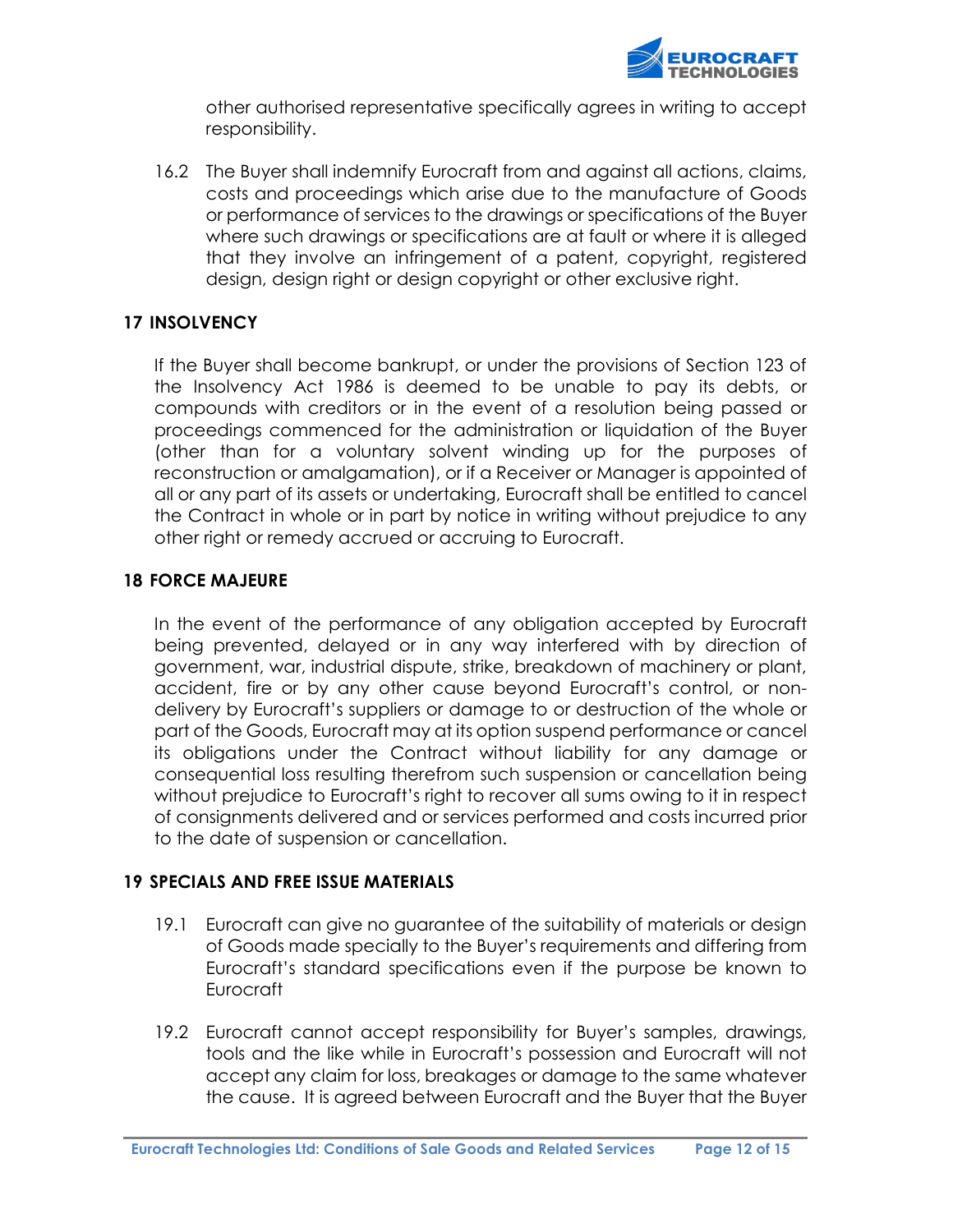

shall be responsible for insurance cover in its own name and at its cost for the risks specified in this condition 18.

- 19.3 Where materials are supplied by the Buyer to Eurocraft such materials shall remain at the risk of the Buyer at all times and Eurocraft shall not be liable for the loss of, or damage to, any material during fabrication by Eurocraft or by any sub-contractor employed by Eurocraft or whilst on the premises of Eurocraft or of any such sub-contractor or in transit to or from the premises of Eurocraft or of any sub-contractor provided that Eurocraft may, at its discretion, make a contribution towards the replacement costs of the material.
- 19.4 An allowance for material lost as process scrap is (where applicable) included in the Contract price and no such losses shall be the subject of any claim by the Buyer or contribution by Eurocraft.
- 19.5 Where materials are supplied by, or on behalf of, the Buyer to Eurocraft the Buyer shall be responsible to ensure that the material is of merchantable quality and is fit for its purpose and shall indemnify Eurocraft against any loss, damage, injury or expense whatsoever arising directly or indirectly from any fault in or incorrect specification of the said material.

### 20 CONSUMER PROTECTION ACT 1987 ("the Act")

- 19.1 In circumstances where Eurocraft supplies parts or products to the Buyer for incorporation with, or use ancillary to, any composite or other products to be produced, manufactured, processed or supplied by the Buyer then:-
	- 19.1.1 The Buyer shall forthwith on demand produce for inspection by Eurocraft copies of all written instructions, information and warnings to be supplied by the Buyer in relation to the said composite or other products, provided nevertheless that such inspection or right to inspect shall not of itself constitute acceptance or approval on the part of Eurocraft of such instructions, information or warnings; and
	- 19.1.2 The Buyer shall indemnify, reimburse and compensate Eurocraft for all losses and damages (including costs, expenses and charges for legal action in which Eurocraft may be involved) that Eurocraft may incur, or has to bear, in the event that any claim or claims are made against Eurocraft pursuant to the Act or otherwise relating to the said composite or other products of the Buyer in circumstances in which the part or product supplied by Eurocraft was either (i) not the defective part of the said composite product, or (ii) was only rendered the defective part or became a defective product by reason of actions or omissions of the Buyer (including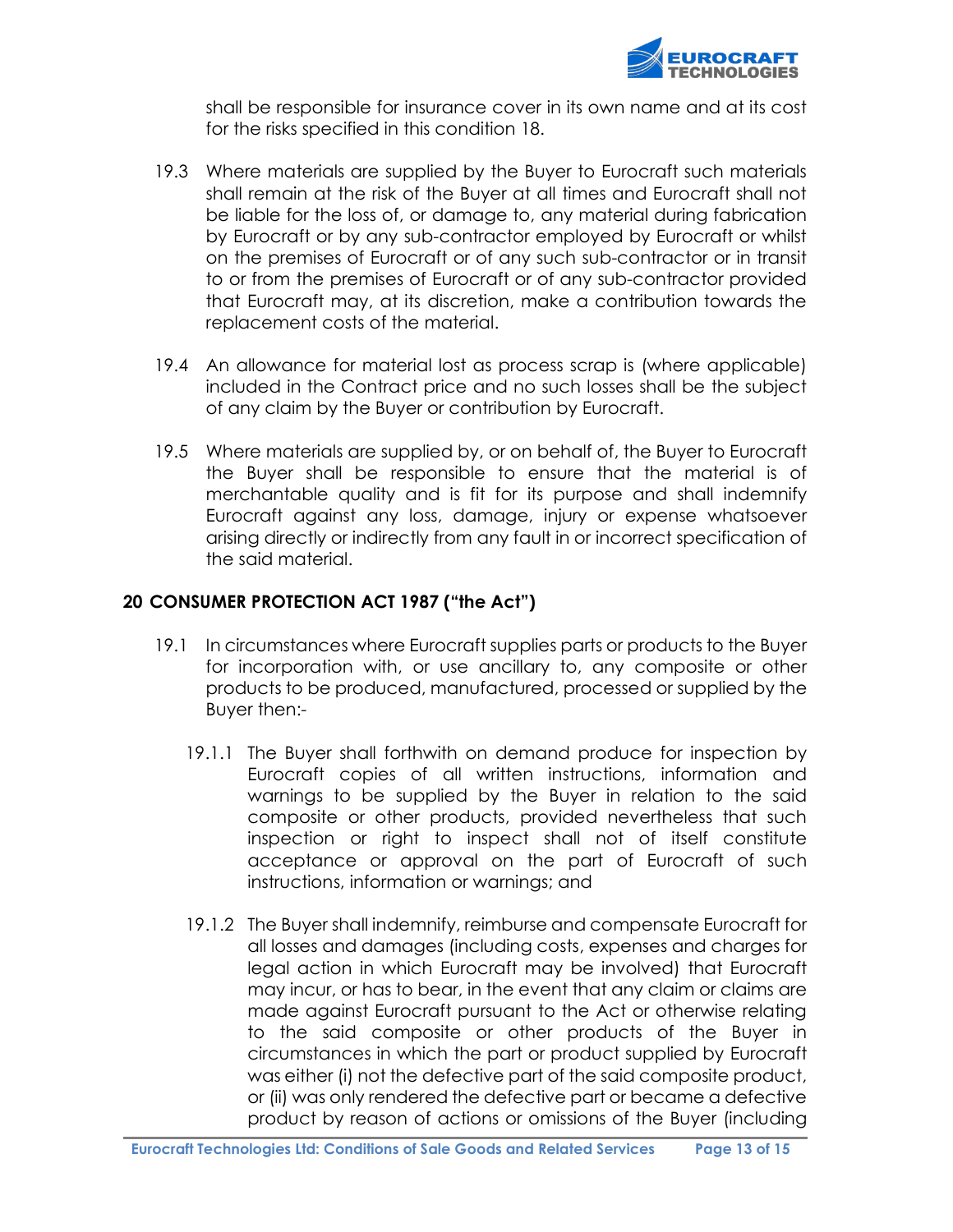

without limitation the supply of defective free issue materials), or (iii) was only rendered the defective part or became a defective product by reason of instructions or warnings given by the Buyer or other supplier of the said composite or other products or (iv) supplied in accordance with a specification and/or drawings furnished by, or on behalf of, the Buyer.

- 19.1.3 For the purposes of this condition only the word "defective" shall be interpreted in accordance with the definition of 'defect' contained in Part 1 of the Act.
- 19.2 The Buyer hereby acknowledges that it is under a duty to pass on to its customers (where appropriate) all instructions, information and warnings supplied to it by Eurocraft with the Goods.

#### 20 ASSIGNMENT

The Contract is between Eurocraft and the Buyer as principals and under no circumstances shall the Buyer assign the benefit or burden of it without the prior written consent of Eurocraft. Eurocraft shall be entitled to assign or subcontract the whole or part of its obligations under the Contract.

#### 21 SEVERABILITY

In the event of any provision of these conditions being or becoming void in whole or in part the other provisions of these conditions shall remain fully valid and enforceable and void provisions shall, where appropriate, be replaced in accordance with the meaning and purpose of these conditions.

### 22 ATTENDANCE ON SITE

Should Eurocraft attend on the Buyer's premises to perform any services in relation to the Contract then the Buyer shall indemnify Eurocraft in respect of all claims made, or proceedings taken, against Eurocraft (and associated legal costs) by any third party including but not limited to Eurocraft's employees, the Buyer's employees or the employees of any contractor employed by the Buyer or the personal representatives or dependants of such employees or other third parties in respect of death, personal injury or damage to property (including damage as a result of fire or explosion) caused by or arising out of the work in any manner whatsoever.

### 23 LEGAL

23.1 The Contract shall be governed and interpreted exclusively according to the Law of England and shall be subject to the jurisdiction of the English Courts only, save to the extent that Eurocraft may require to obtain injunctive relief outside such jurisdiction.

Eurocraft Technologies Ltd: Conditions of Sale Goods and Related Services Page 14 of 15